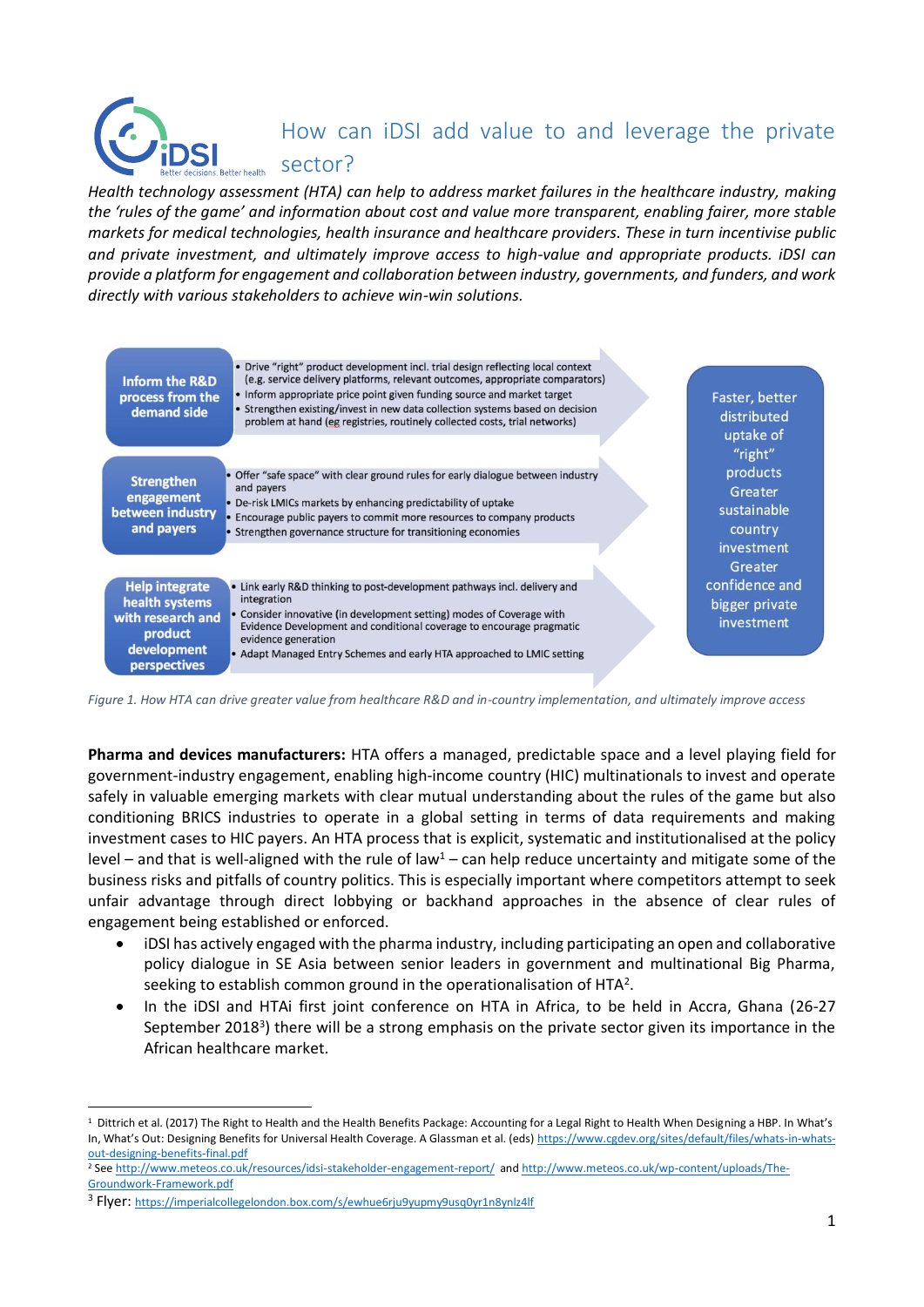• In the future, iDSI will seek to support the Foundation and regional intermediaries to explore ways of harmonising HTA and regulatory requirements, leveraging the recently launched African Medicines Agency (AMA)<sup>4</sup>, in turn making it easier for manufacturers to harmonise their market access strategies across the region and deliver greater scale.

Where manufacturers have genuinely innovative or much needed products to bring to the market, HTA provides a platform for articulating the potential value of products to different clients, and informing and negotiating pricing decisions and special access schemes. Smart purchasing policies based on HTA value-formoney principles creates markets for off-patent generic drugs and devices, particularly benefiting LMIC manufacturers (e.g. Indian generics industry), often substantial in volume with common and high-burden diseases (such as NCDs<sup>5</sup>) and UHC schemes. And for uniquely innovative high-cost, high-value drugs, HTA has to be preferable for Big Pharma to compulsory licensing, which may in certain contexts benefit patient access (and domestic generics manufacturers) but at considerable cost in lost revenue to the patent holder.

**Product development partnerships** (PDPs) can similarly use HTA to assess value in advance of development and identify appropriate price points depending on degree of co-financing and overall budgetary constraints. As most BMGF-supported countries are likely to rely on external funding for the foreseeable future, PDPs are likely to remain as a model for supporting affordable R&D serving the needs of both PDPs and BMGF. A resource providing systematic payer scientific advice (PSA) on HTA targeting the LMIC market can at early development stages help fine tune trial design, including appropriate end points, context-relevant comparators, and structural assumptions regarding delivery platforms. Downstream, PSA would inform pricing and market segmentation strategies, encouraging cross-subsidisation and possibly commercial returns through price-volume agreements and other means of price differentiation even in the poorest markets. PSA would also help to set realistic KPIs for PDPs, informed by demand side characteristics such as empirically-derived cost-effectiveness thresholds.

**Investors and venture capitalists** benefit from better governance, clearer rules of the game, and improved data capacity, all of which should in principle de-risk investment where private sector growth is constrained, including in innovative products and health insurance markets. HTA and the data it necessitates (such as cost, activity, and outcomes) can help crowd in investors in the pharma and devices industry by increasing predictability and improving information available to investors including market size, cost base, performance, and growth trajectories.

**Private healthcare providers.** Evidence-based clinical guidelines and quality standards set out the clinical interventions that are safe, effective, cost-effective, and contribute to positive patient experience. They can help private and public providers alike address concerns about poor quality of care (actual or perceived), common in LMIC settings. Robust regulation with clear standards help providers in identifying necessary investments, workforce planning decisions, and processes to be put in place enabling quality services to be delivered. These can be easily extended to become 'marking schemes' for quality inspection, grading, and accreditation; demonstrating high standards becomes a competitive advantage, helping to engender patient trust and ultimately driving business. And quality regulation is crucial for eliminating unethical or unsafe practices – including by underqualified or even unqualified providers – which can only be beneficial for the industry in the long run.

• In **Kerala, India**, private hospitals play an important role in providing women with antenatal and perinatal care, helping to alleviate pressures in overstretched public facilities. iDSI worked closely with State authorities and clinicians from private and public settings to develop and implement measurable quality standards for reducing post-partum haemorrhage. Thanks to iDSI's support, Kerala has now reached a milestone: having reduced its MMR to 46 per 100,000 for the first time<sup>6</sup>. Similar work on developing maternal care quality standards is now under way in **South Africa**.

l

<sup>4</sup> <https://au.int/en/documents/20170829/african-medicines-agency-meeting-victoria-falls-29th-august-2017-documents>

<sup>5</sup> Chalkidou K, Lord J and Gad M. Improving the quality and efficiency of healthcare services in Ghana through HTA [version 1; not peer

reviewed]. *F1000Research* 2018, **7**:364 (document) (doi: [10.7490/f1000research.1115326.1\)](http://dx.doi.org/10.7490/f1000research.1115326.1)

<sup>6</sup> <https://indianexpress.com/article/india/kerala/keralas-maternal-mortality-rate-drops-to-46-eyes-30-by-2020/>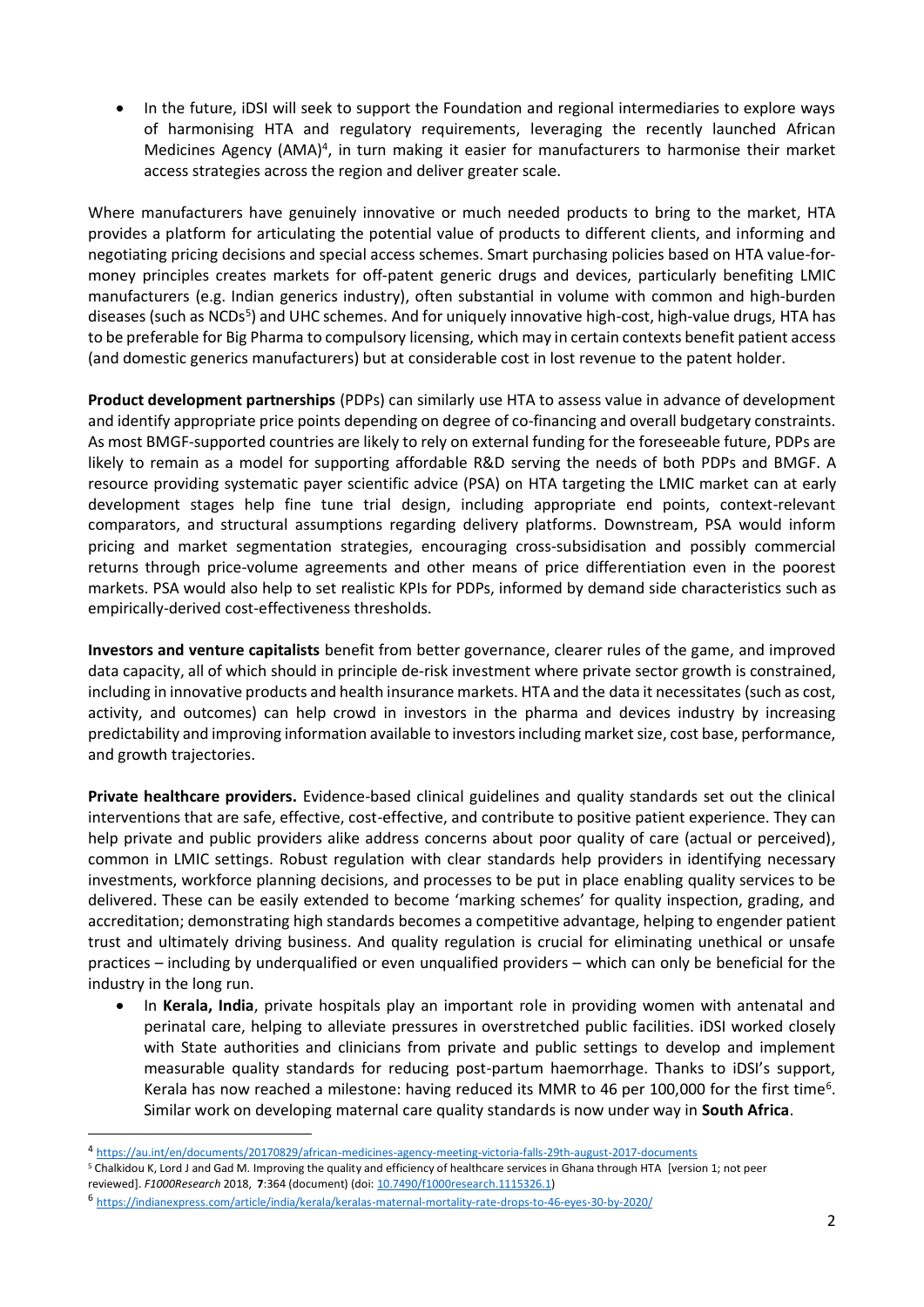In addition, hospital-based HTA can help private and public healthcare providers alike make informed decisions at the margin on what drugs or equipment to invest in or disinvest from.

**Private healthcare payers (insurers) – provider payment mechanisms:** Private and state-funded health insurance schemes face fundamentally similar challenges of setting priorities within finite budgets, and face similar kinds of trade-off in deciding what goes in and what comes out of a health benefits package. Again HTA and related approaches such as clinical guidelines, standards and pathways can inform providerpayment mechanisms including pay-for-performance (results-based financing) frameworks, regulation, contracts, and bundled payments reflective of appropriate use.

- Building on our work in Kerala, iDSI supported **India**'s RSBY (the national social health insurance scheme for Below Poverty Line households) to develop quality standards for high-volume claims such as hysterectomy and cataract surgery<sup>7</sup>. This helped to streamline and standardise the claims and preapproval process (which benefits both the insurer and the empanelled healthcare provider); inform reimbursement rates; and reduce inappropriate, unnecessary or even fraudulent claims. With Gates ICO support we are in discussions at the request of the Government of India to scale up such efforts to through developing 100 Standard Treatment Guidelines for the National Health Protection Scheme.
- iDSI can also draw on the rich experience of public payers such as the UK NHS and Thailand's National Health Security Office in building LMIC payers' capacity to use evidence to optimise supply chains and strategic purchasing, shape markets, and improve access.

**Regulation of the private sector**: In budding national health insurance systems, private sector provider capacity is often needed to ensure whole population coverage. Also many healthcare systems have regulators overseeing private insurers, including their premiums and benefits, such as in South Africa [\(Council of Medical](https://www.medicalschemes.com/)  [Schemes,](https://www.medicalschemes.com/) CMS), Colombia [\(Supersalud\)](https://www.supersalud.gov.co/en-us), Brazil [\(ANS\)](http://www.ans.gov.br/home-en) and Chile [\(ISAPRES](http://www.isapre.cl/) supplementary insurance systems). However, there is little empirical evidence as to how best to manage the LMIC private insurance sector and, subsequently, private providers. HTA data platforms combining data about cost, utilisation and quality can help inform efficient and effective approaches to regulation, ensure that health benefits packages are appropriate and affordable, and that the private commissioning function is used to its full potential.

**•** A recent Competition Commission inquiry<sup>8</sup> in **South Africa** identified significant market failures in the healthcare industry and recommended HTA as an important means of reining in expenditures and increasing competition, and as a regulatory lever. iDSI is in discussion with CMS to help them evaluate their Prescribed Minimum Benefits content and methods/processes. Being able to access real anonymised billing data would help identify priorities for further analysis and for potential efficiencies. This could in turn result in better data for informing premiums, forecasting spending for investments in primary health care (PHC) and prevention, and develop regulatory tools.

#### *Recommendations from the Competition Commission Health Market Inquiry:*

"Standards of care, evidence-based treatment protocols and processes for conducting [HTA] to assess the impact, efficacy and costs of medical technology, medicines and devices relative to clinical outcomes must be developed. Findings... should be published to **stimulate competition** in the market, to **mitigate information asymmetry**, and to **inform decisions about strategic purchasing** by the public and private sectors."

• In **Indonesia**, iDSI has supported HTA institutional capacity development, including that of BPJS (the national health insurer) to commission and use locally generated HTA evidence for sustainable

l

<sup>7</sup> Another example of using billing data in India for RSBY [here](https://www.healthaffairs.org/doi/abs/10.1377/hlthaff.2016.0588)

<sup>8</sup> Competition Commission South Africa (2018) Health Market Inquiry. Provisional Findings and Recommendations Report. <http://www.compcom.co.za/wp-content/uploads/2018/07/Health-Market-Inquiry-1.pdf>